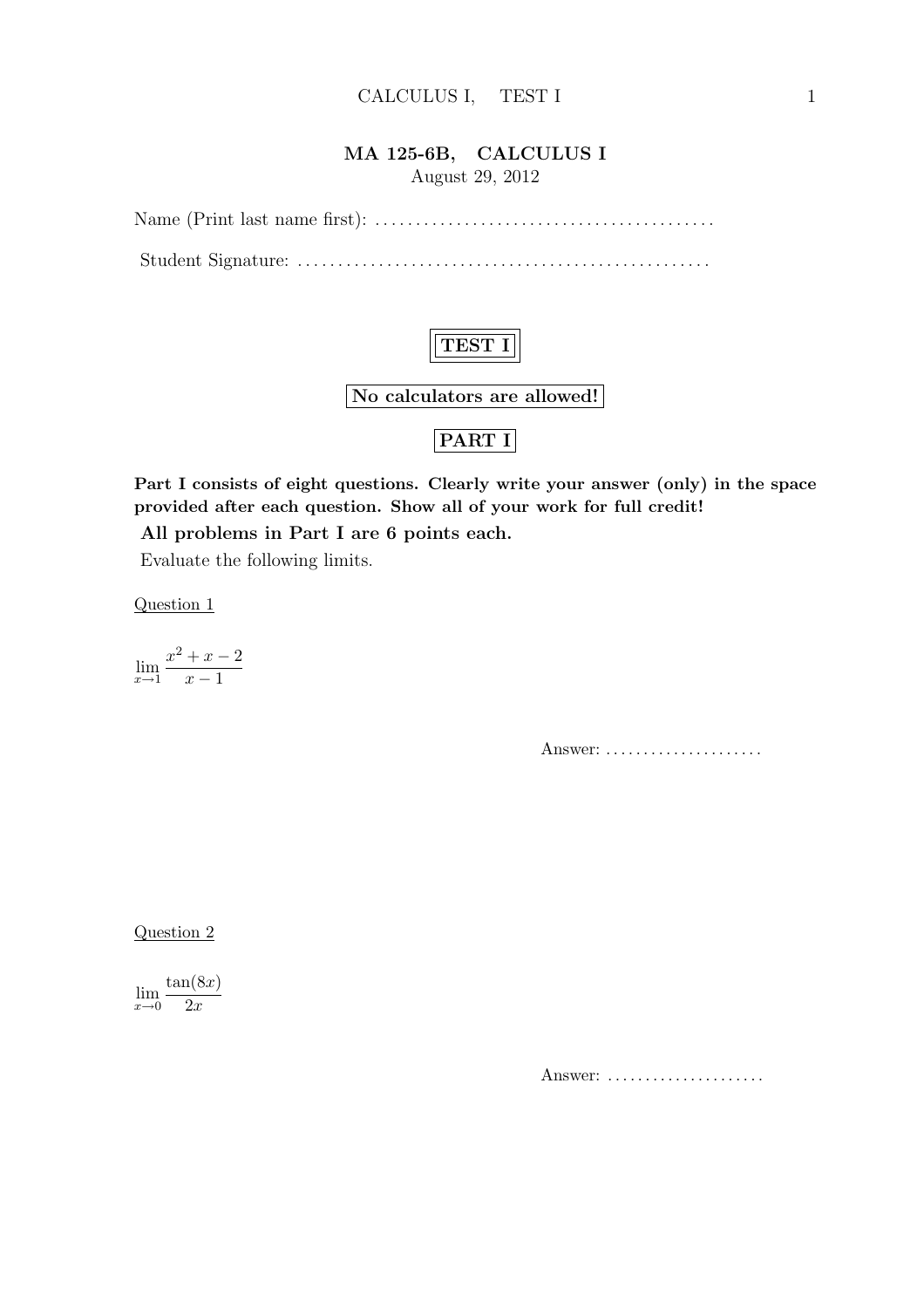#### Question 3

 $\lim_{x \to \infty} \frac{1 + 4x^3}{1000 + 300x^2}$  $1000 + 300x^2 + 2x^3$ 

Answer: ..................

Question 4

 $\lim_{x\to 2}$  $\mathcal{L}$  $\cos(5-x^2)$ 

Answer: ..................

#### Question 5

 $\lim_{x\to 0}$  $\boldsymbol{x}$  $|x|$ 

Answer: ......................

Question 6

$$
\lim_{x \to 1^{-}} \frac{1}{x - 1}
$$

(Note: this is a left-sided limit!)

Answer: ..........................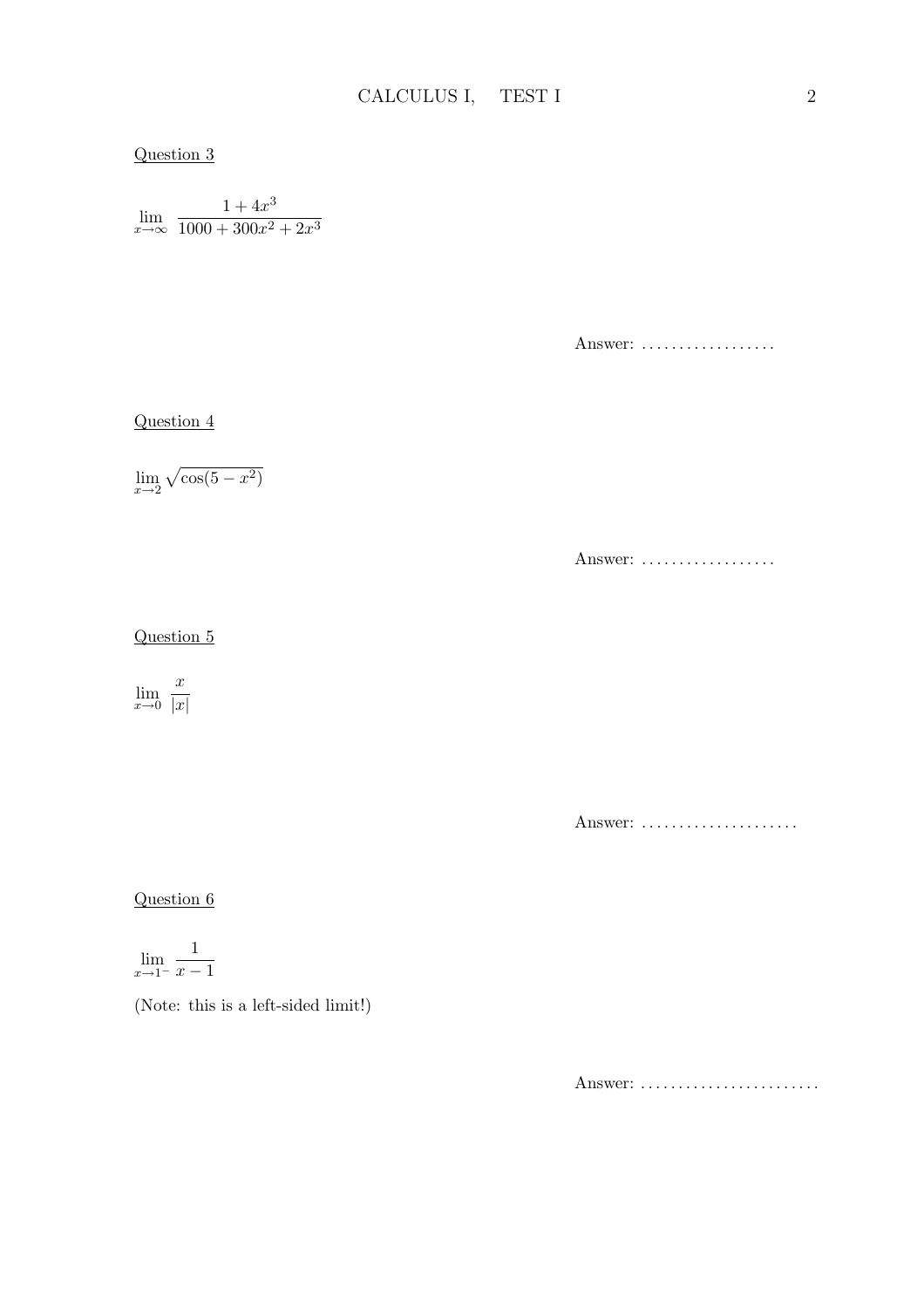## $Question 7$

 $\lim_{x \to 0} \frac{1 - \cos^2(x)}{2x^2} =$ 

Answer: .........................

 $Question 8$ 

$$
\lim_{h \to 0} \frac{(3+h)^2 - 9}{h}
$$

Answer: .........................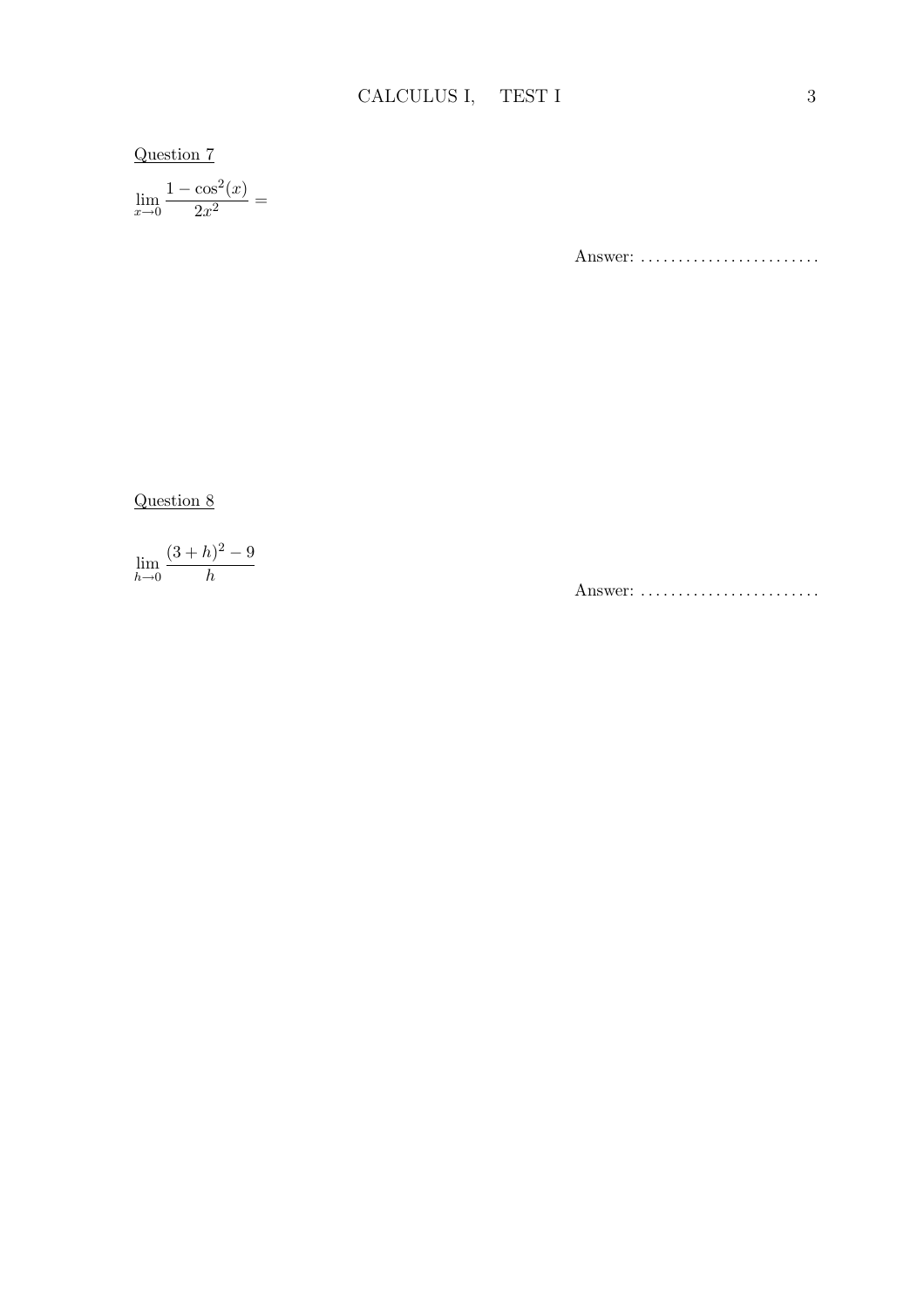### PART II

Part II consists of 3 problems. You must show correct reasons to get full credit. Displaying only the final answer (even if correct) without the relevant steps will not get full credit.

## Problem 1 (18 points)

Given the graph of the function  $y = f(x)$  below find:



2pts 
$$
\lim_{x \to -1^{-}} f(x) =
$$
  
2pts 
$$
\lim_{x \to -1^{+}} f(x) =
$$
  
2pts 
$$
\lim_{x \to -1} f(x) =
$$
  
2pts 
$$
\lim_{x \to 1^{-}} f(x) =
$$
  
2pts 
$$
\lim_{x \to 1^{+}} f(x) =
$$
  
2pts 
$$
\lim_{x \to \infty} f(x) =
$$
  
2pts 
$$
\lim_{x \to \infty} f(x) =
$$
  
2pts 
$$
\lim_{x \to -\infty} f(x) =
$$

2pts State all intervals on which  $f(x)$  is continuous.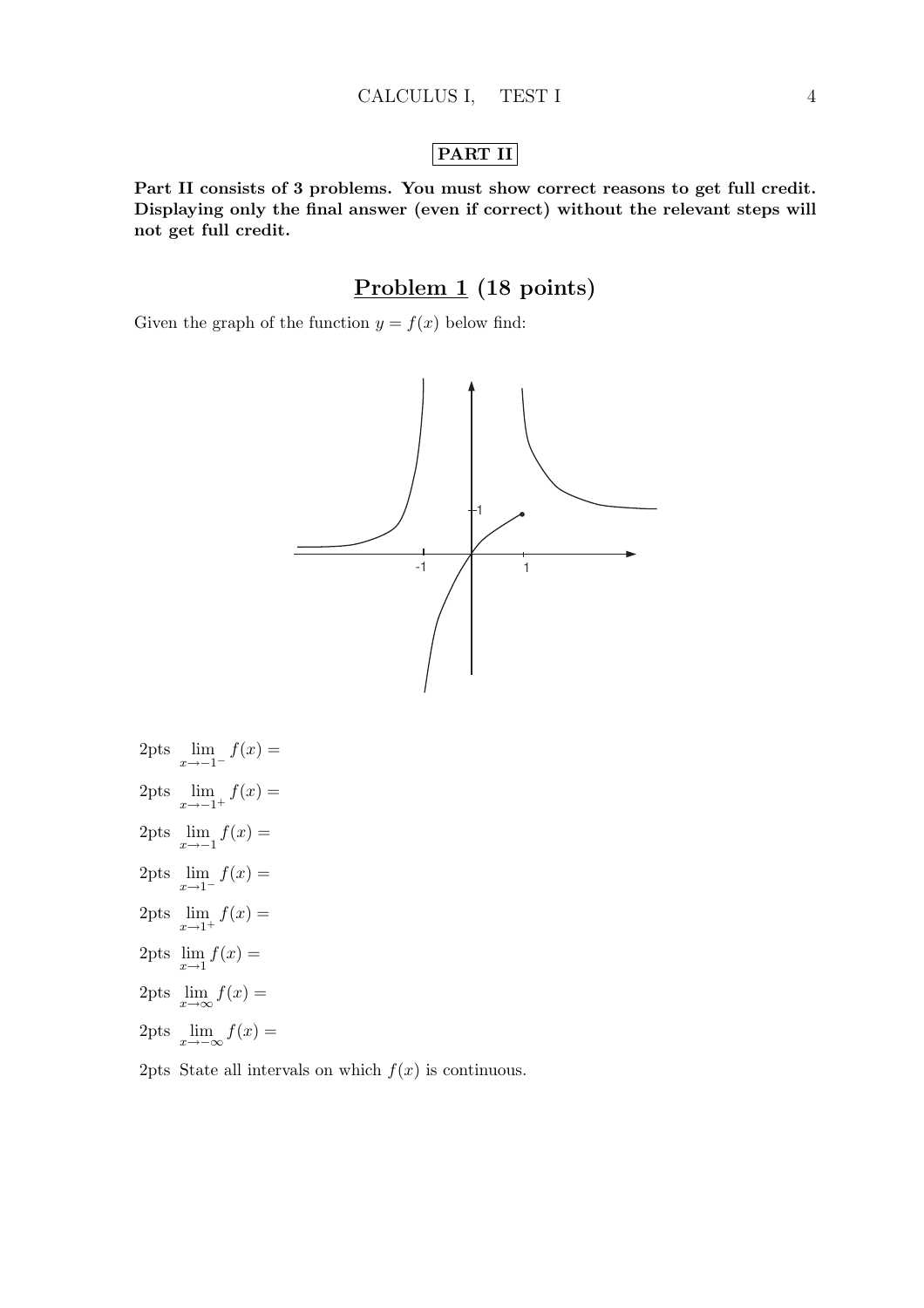# Problem 2 (18 points)

Note that  $5^3 = 125$ ,  $(5.1)^3 = 132.651$  and  $(5.01)^3 = 125.751501$  and  $(5.001)^3 = 125.075015001$ . If the position of a moving object at time t is given by  $S(t) = t^2$  (meters; time in seconds), find the average velocity for the time period beginning when  $t = 1$  and lasting

1. 0.1 second (note that  $1.1^2 = 1.21$ )

2. 0.01 second (note that  $1.01^2 = 1.0201$ )

3. 0.001 second (note that  $1.001^2 = 1.002001$ )

4. Estimate (guess) the instantaneous velocity when  $t = 1$ .